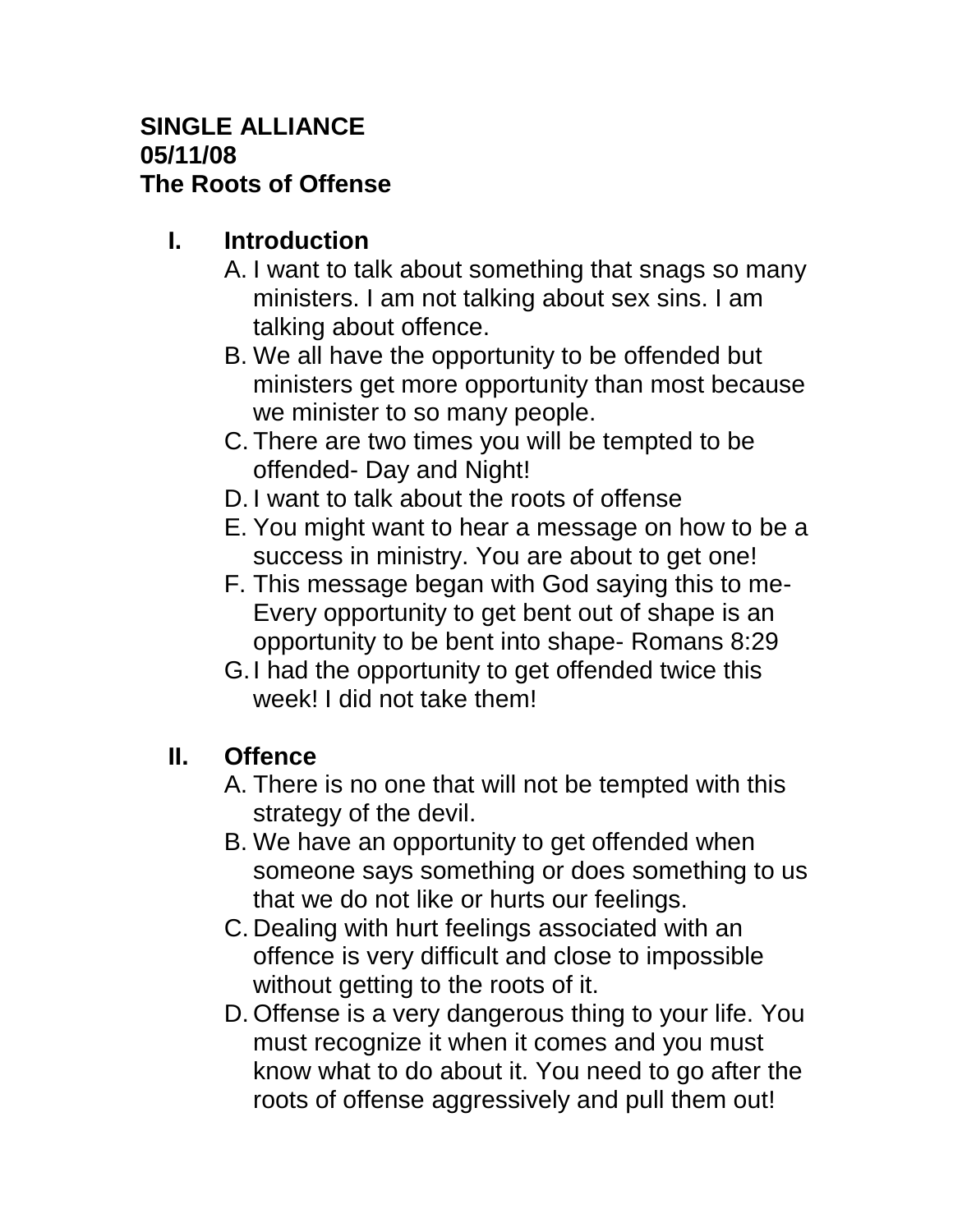- E. Some people are offended now and again, but others live offended. They do not get over one offense before another comes. This shows there are roots that have not been uprooted.
- F. The Hebrew word for offense means to sin against. When someone sins against us we will have an opportunity to get offended. When we sin against someone else then we are being used by the enemy to give them an occasion to take offense.
- G.The Greek word is *skandalon* this means to stumble into a snare. When we take offense first we stumble and our walk in the Lord is halted. We are no longer walking in:
	- 1. Newness of Life- We are walking in our old life- **Romans 6:4**
	- **2.** The Spirit- We are walking in the flesh- **Gal. 5:16**
	- 3. Love- We are walking in hate- **Eph. 5:2**
	- **4.** Light- We are walking in darkeness- **1 John 1:7**
	- 5. Wisdom- We are walking in foolishness-**Col. 4:5**
	- **6.** Walking in Him- We are walking in us-**Col 2:6**
	- **7.** Truth- We are walking in deception- **3 John 4**

Secondly we fall into the snare of the enemy and are held captive by Him. We in turn are used by the enemy when we are in his snare.

H. Those who are offended offend people. The buried seeds of offense in the heart produce of crop of offence. Those who offend the most have taken offence the most. They are blinded to their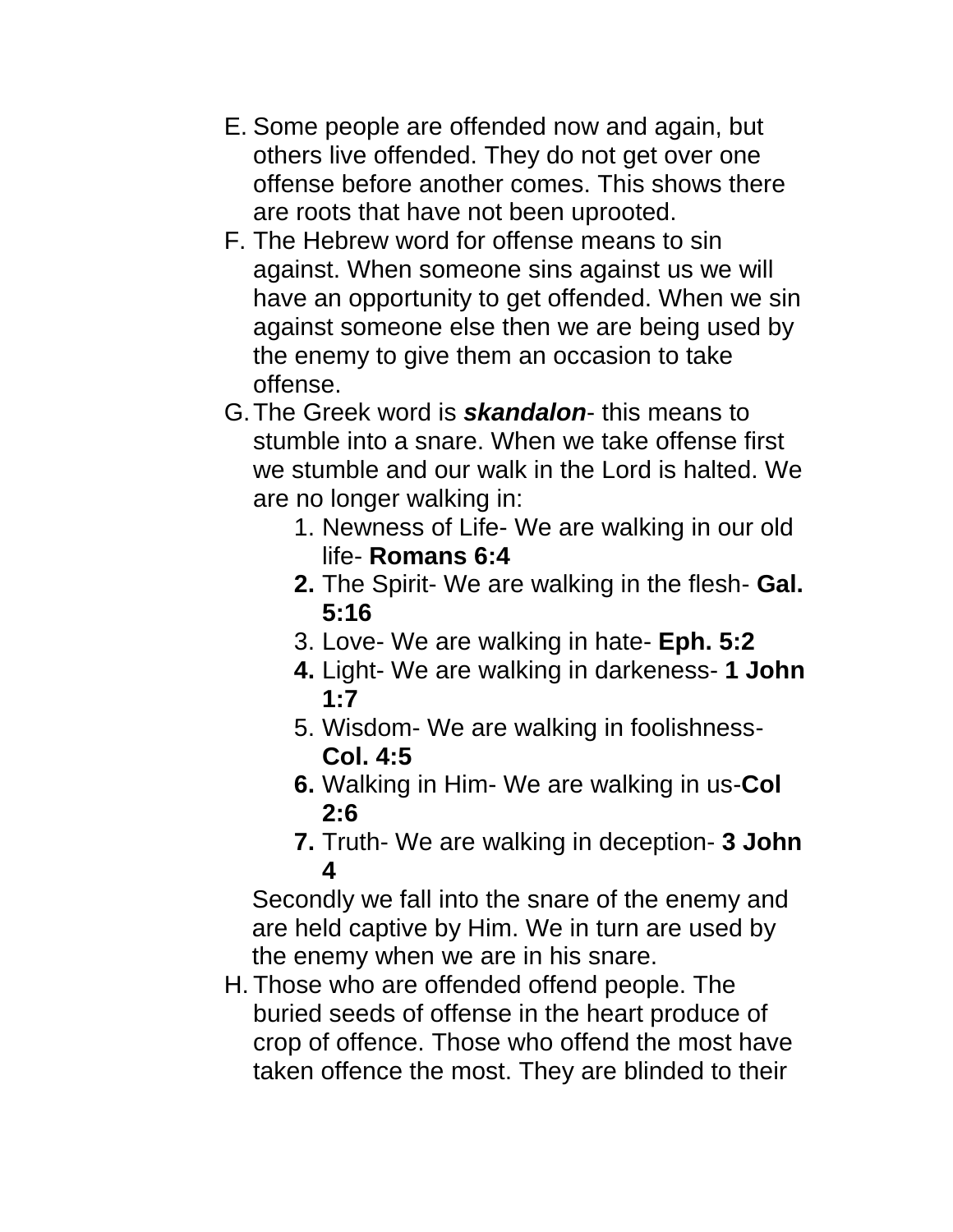own offences, they only look how they have been offended.

- I. Taking offence makes you defensive. A defensive person is not a pleasant person to be around! A defensive person is an offensive person!
- J. Instead of getting defensive with an offence we must get offensive with an offence and remove it at its roots!

### **III. The roots of offence**

- A. Anger- Anger is always a root to an offence. You must ask yourself a question. Why am I angry? **Gen. 4:6**-Why are you angry? We must pour out our feelings to God! Many go off on people and others just suppress the anger. Both are not healthy. Pour your heart out to God. David did this best! God will then take you deeper to why you are angry. Anger is rooted in two things. Pride and Fear.
- B. Pride- **Proverbs 21:24** When people touch the BIG I then there will be trouble! Prideful people are insecure people.
- C. Fear- What are you afraid of? When we are afraid we will we respond by flight or fight. Fear is an emotion and emotions are always rooted in our thinking and beliefs. Fear does not believe God!
	- 1. We fear getting hurt or hurt again
	- 2. What we fear most is rejection.
	- 3. Cain was angry because he felt rejected.
- D. **Mark 4:40** Why are you fearful, why do you have no faith? We need to check up on what we believe when we get offended. Two lies the world believes
	- 1. My acceptance is based upon my performance